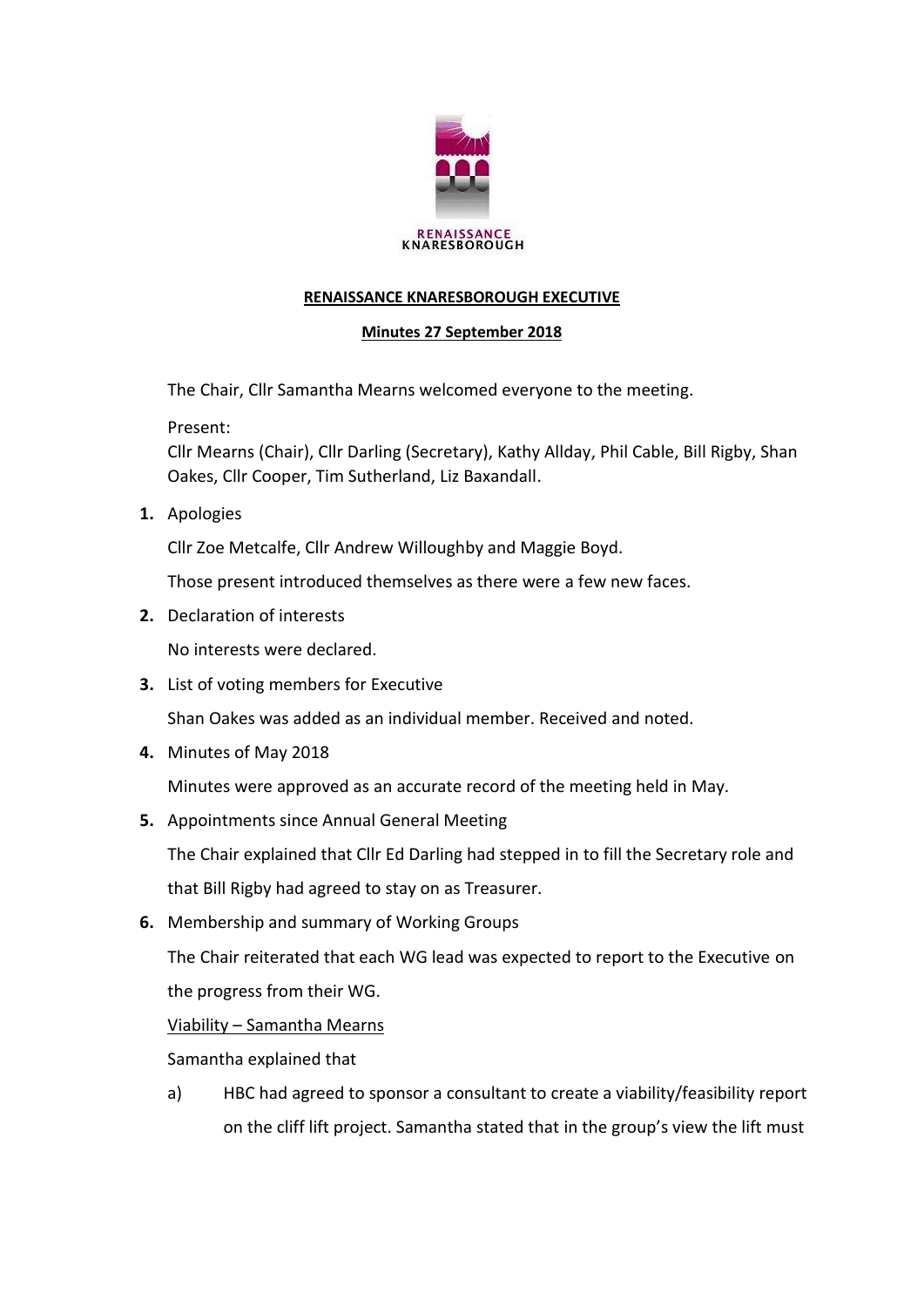be able to demonstrate it will create economic opportunity. Samantha thanked Cllr Cooper for facilitating HBC support.

- b) Through HBC Head of Culture, Tourism and Support, initial contact had been made with Historic England around their support for the project. It was clear from the initial response that it was something with which they would need to be closely involved. It had been agreed to park that contact until we were further forward with the project.
- c) Samantha advised the Committee that Phil Cable had kindly agreed to perform his own feasibility study based on the information he had. Phil had been in contact with MAC Architects Harrogate and obtained some preliminary drawings for an elevator which were much admired by the Committee.
- d) We had received an offer of advice and assistance (including on funding) from Mark Robinson of Rapid Consulting Engineers. Tim and Sam would be meeting on a non obligation basis.

### Technical – Tim Sutherland

Technical had yet to meet.

## Publicity – Tim Sutherland

Tim explained that RK had Facebook and Twitter social media channels and that the website has some content. The group is looking at possibly doing a newsletter. There was some discussion regarding the content of the website – the Chair expressed the view that it needed to reflect all RK's achievements. It was clear that there is plenty of content ready to go but there were constraints regarding implementation. Liz agreed to speak to Sue McQueen who currently ran the website regarding whether we could help facilitate this.

### IT – Ed Darling

Ed explained that RK was looking to redevelop the PC game, 'Time Gate'. Endie, who acquired the intellectual rights of Lateral Vision when the company ceased, were looking into whether they still owned the rights and if so would give pricing for updating windows drivers, making it into an app and possibly a download stream from the website.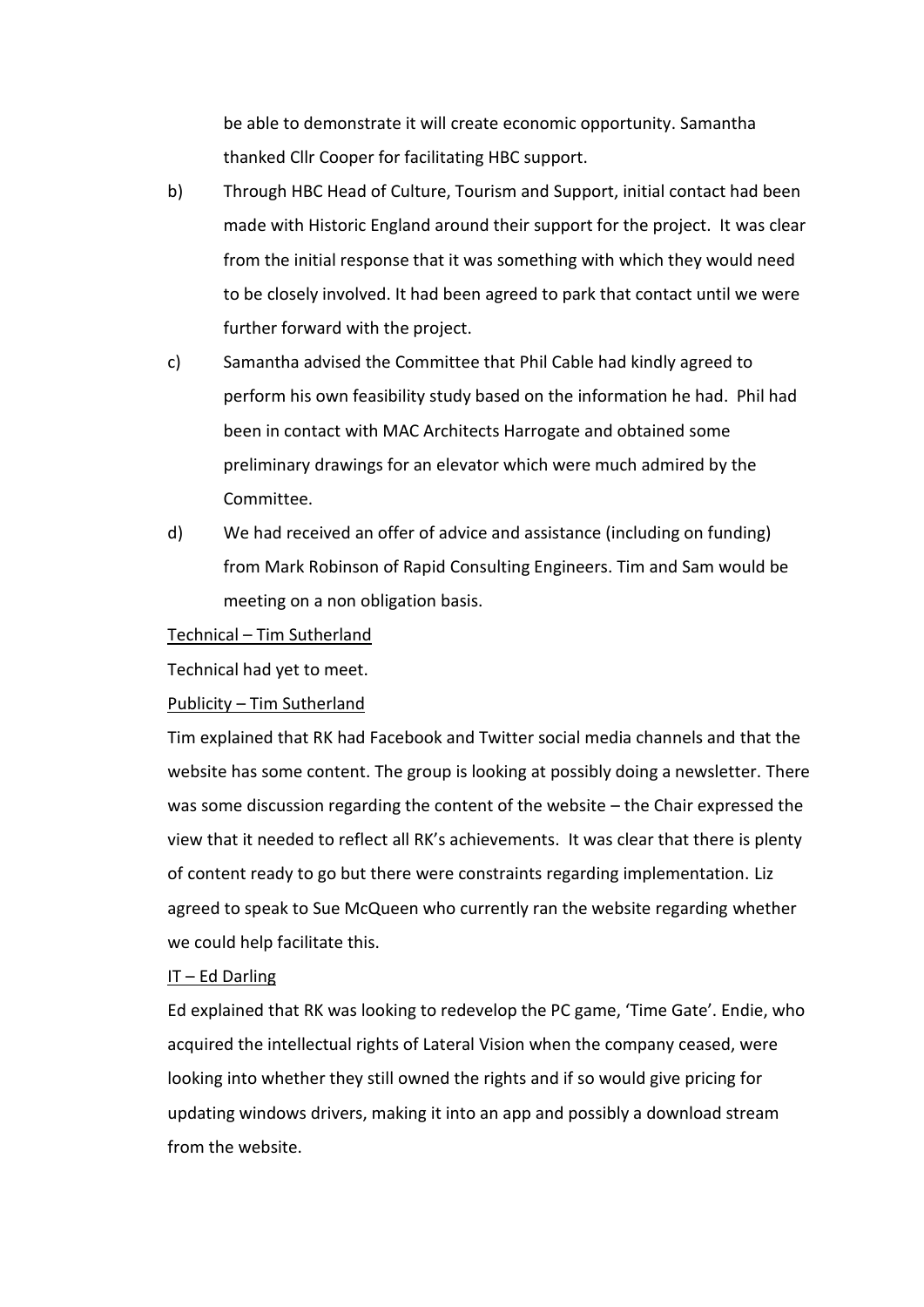### Focus Groups – Kathy Allday

Kathy detailed the work thus far on arranging focus groups which focus on seniors, those living with disabilities. Dates had been fixed with Age UK and Henshaws. There were questions around data protection and it was agreed for each attendee to complete RK's GDPR forms.

### Engagement – Shan Oakes

The grant for the engagement event from HBC has been extended to June. Questions were raised about whether we should engage people generally around RK rather than the cliff lift project and access problems around the town centre. The Chair explained that RK needed to focus on more projects than the cliff lift, which is still in its early infancy and is very much a long-term project and explained the need for more fundraising. The group was encouraged to think about ways to fundraise. It was decided to move on with the idea of the Water festival. Ed suggested we rent a market stall for the day. This was thought to be a good idea; as well as raising the groups profile we could also engage on access around Knaresborough as a whole.

**7.** Financial update

Bill presented the latest financial information and commitments. It was decided to contact NYCC councillors regarding locality budgets and approach the Chamber of Trade for inclusion in the BID.

8. Local Lotto

The Chair explained that more publicity of the Local Lotto was needed. Only one ticket was bought by a person outside of the Executive. The scheme has the potential to be a vital income source. It was agreed that more leaflets/business cards would be sourced and distributed around town with RK written on them.

**9.** Knaresborough Town Council grant application

In light of the discussion under item 7 for further funding, it was discussed and decided that RK apply to KTC for a grant of £1,000 for insurance and running costs. An access survey to remain on the 'wishlist', however the immediate funding issue of insurance was deemed more urgent.

#### **10.** Constitution